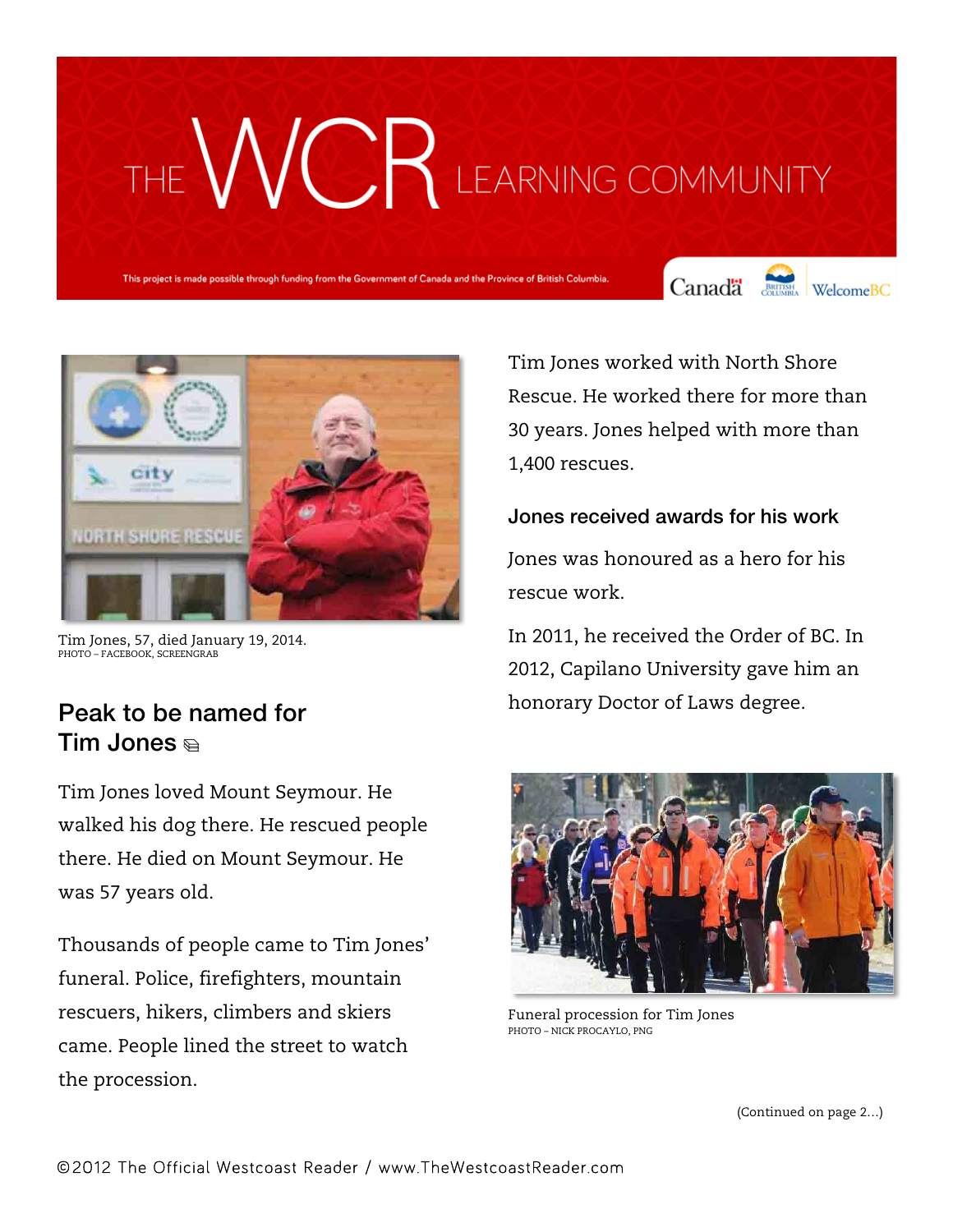## THE WCR LEARNING COMMUNITY

(…Continued from page 1)

Now people want to name a mountain peak after him. The peak will be named Tim Jones Peak. Jones led many rescue missions near this peak on Mount Seymour.

One person wrote, "so many lives were saved because Tim Jones lived."



The Canadian flag flew at half mast. PHOTO – NICK PROCAYLO, PNG

Adapted from *The Vancouver Sun*

### Answer key for exercise on page 3:

- 1. hero
- 2. loved
- 3. dog
- 4. people
- 5. watched
- 6. Rescue
- 7. honoured
- 8. mountain

#### **Links**

Go to *The Westcoast Reader* website for links to more information and videos.

*www.thewestcoastreader.com*

(Continued on page 3…)